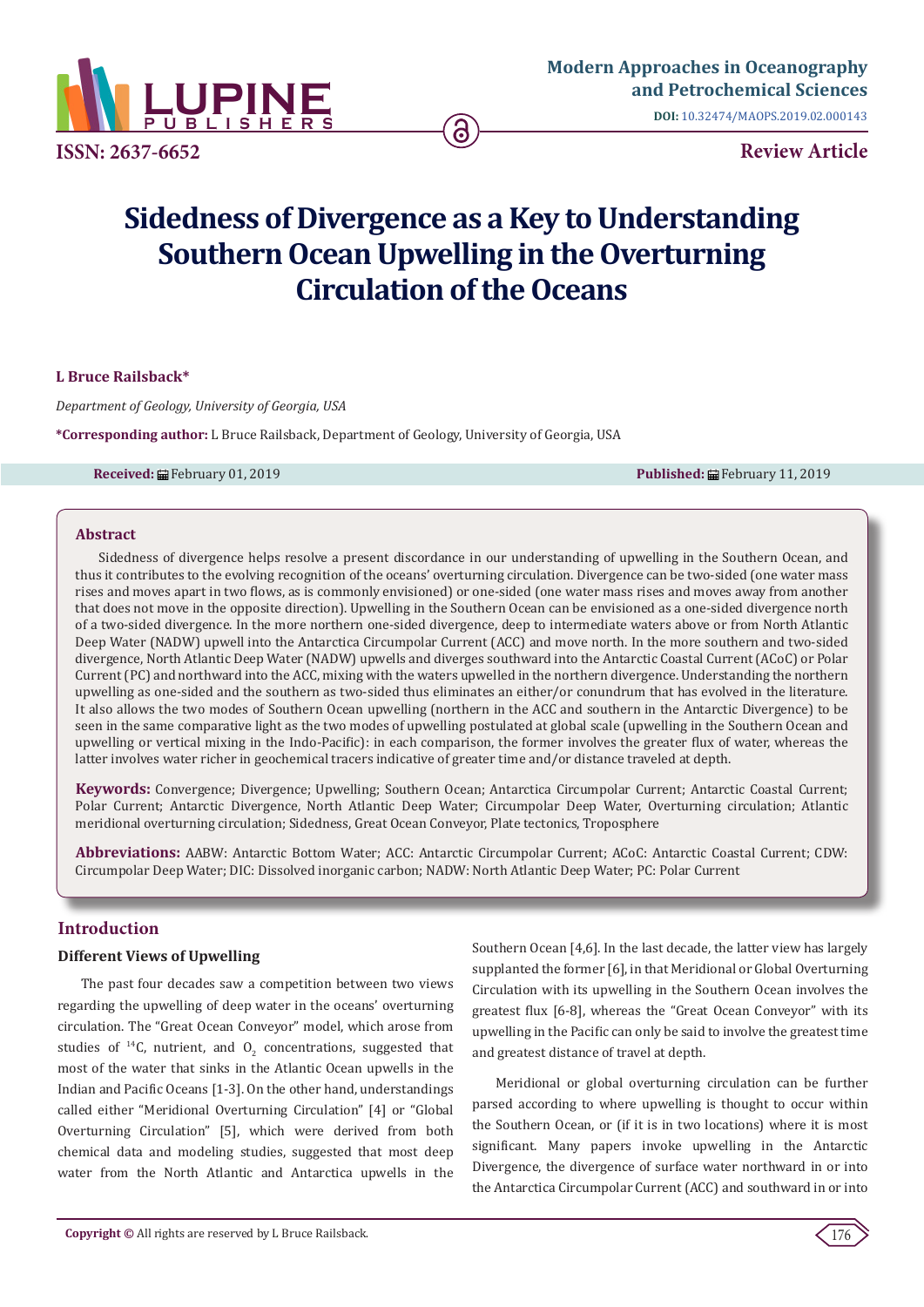the Antarctic Coastal Current (ACoC) or Polar Current (PC). This divergence is caused by Ekman transport driven by the westerlies and polar easterly winds, respectively (hence the ACC and ACoC/ PC are also termed the West Wind Drift and East Wind Drift, respectively). Many papers specifically invoke the ACC and ACoC/ PC and/or westerly and easterly winds in the Antarctic Divergence to explain upwelling of Circumpolar Deep Water (CDW) [9-18]. The Antarctic Divergence has been invoked to explain waters poor in 13C [19], poor in <sup>14</sup>C [20], rich in Si [21], poor in  $O_2$  and rich in DIC [22], rich in methylated Hg [23], and poor in dimethyl sulfoniopropionate [24] that indicate upwelling of deep water. These papers collectively indicate upwelling south of 60°S (Figure 1). One paper began by declaring that the Antarctic Divergence, which it specifically located at the boundary of the easterly and westerly winds, "plays a central role in the meridional overturning circulation" [12], and another characterized the Antarctic Divergence as "a relatively strong upwelling system" and mentioned no other divergence-driven upwelling in the Southern Hemisphere [18]. In support of that view, chemical data along transects extending from Antarctica to as far north as 45°S found no evidence of upwelling north of 60°S [19,23], or at most evidence of less notable upwelling at 55°S [20,22].

An alternate location for upwelling of CDW in the Southern Ocean is in the ACC beneath the westerly winds, and thus north of the Antarctic Divergence. In a section on "Southern Ocean Upwelling", one book on upwelling cited "meridional variation of the strength of the Westerlies" as the driver for Ekman transport and upwelling [25]. A paper about "Southern Ocean upwelling", while explaining the closure of the meridional overturning circulation, similarly presented Southern Ocean upwelling entirely in terms of processes within the ACC [4]. A paper about "Upwelling in the Southern Ocean" likewise explained that Southern Ocean upwelling happens because "the strength of the westerly winds, and therefore the Ekman transport, varies with latitude" with maximum transport to the north at 50°S, well north of the Antarctic Divergence (Figure 1) [6]. A paper about "The Energetics of Southern Ocean Upwelling" similarly introduced upwelling as a process within the ACC driven by westerly winds [26]. Counter to the papers discussed in the previous paragraph, none of these four recent publications about Southern Ocean upwelling attributed upwelling to the Antarctic Divergence.



**Figure 1:** Map of the Southern Ocean showing regions of upwelling reported in the literature. Fields with coarse hachures and outlined with broad blue curves at 45-60°S show locations of upwelling in the Antarctic Circumpolar Current, and fields with fine hachures and outlined with thin black curves poleward of 60°S show documented locations of upwelling in the Antarctic Divergence. The former are identified by water movement and the latter are identified by physical and/or geochemical measurements; the former are whole-ocean inferences whereas the latter are localized to tracks of cruises or locations of fixed devices. The results of Hayakawa et al. [15] are limited to upwelling south of the Antarctic Divergence.

The difference between these two views of the location of Southern Ocean upwelling, one in the Antarctic Divergence and the other in the ACC, might be ascribed simply to a difference in focus: many of the papers listed above describing upwelling in the Antarctic Divergence focused on tracers of deep water long isolated from the sea surface and thus on upwelling per se,

whereas the papers describing upwelling in the ACC were focused on the meridional overturning circulation and thus on transport northward (away from the Antarctic Divergence) to return water via the upper limb of the overturning system. However, a 2013 summary by Lynn Talley [5] provided a resolution based on water movement as well as observer focus, in that NADW of considerable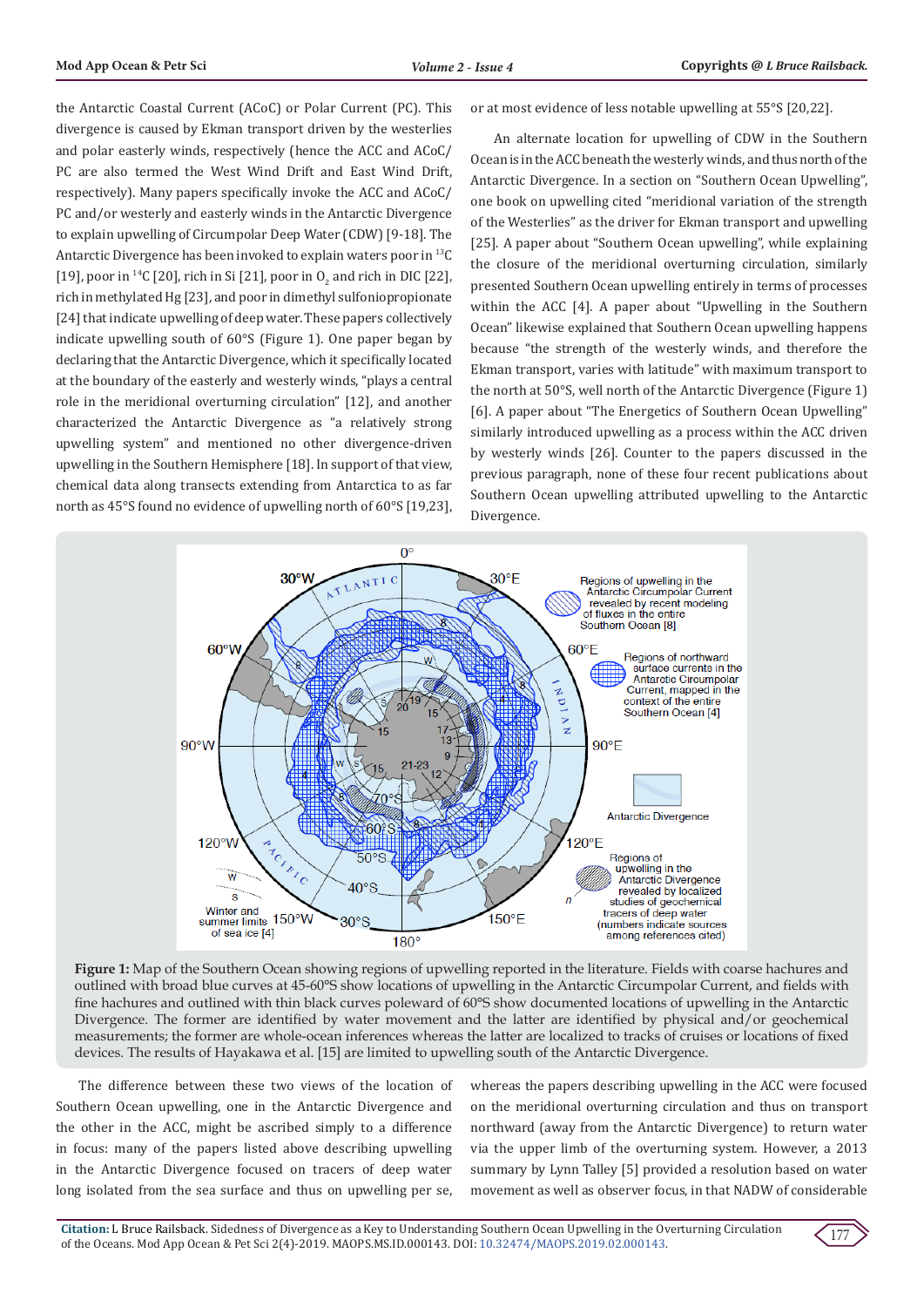age upwells nearer Antarctica whereas other deep waters (e.g., the Upper Circumpolar Deep Water [27]) upwell farther north in the ACC. A large proportion of the NADW upwelling in the Antarctic Divergence moves southward and sinks in the formation of AABW, with only some upwelled NADW moving northward, whereas most of the water upwelled in the ACC moves north through various currents in the upper limb of the Meridional Overturning Circulation.

This article follows on Talley's 2013 summary [5] by placing the dichotomy of Southern Ocean upwelling in a broader interdisciplinary perspective, that of differences in sidedness of divergence. Sidedness of convergence and divergence (Figure 2) is a concept that has been useful in understanding plate tectonics and,

to a lesser extent, atmospheric circulation. This article will propose that sidedness can also be useful in understanding patterns of ocean circulation.

#### **Sidedness of Convergence and Divergence**

In studies of the troposphere and the oceans, convergence and divergence are commonly understood to be two-sided (Figures 2A & 2B & 2G & 2H). In this understanding, convergence implies that two masses or flows come together from opposite directions, and the resulting combination moves away from the Earth surface (the interface of the atmosphere with land and sea) (Figures 2A & 2B). Two-sided divergence similarly implies that a mass moves toward the Earth surface and splits into two flows that move away in opposite directions (Figures 2G & 2H).



**Figure 2:** Twelve vertical cross sections illustrating possible modes of convergence (upper three panels, Parts A to F) and divergence (lower three panels, Parts G to L) in the atmosphere (upper half of each panel, Parts A, C, E, G, I, and K) and oceans or solid Earth (lower half of each panel, Parts B, D, F, H, J, and L). The figure is best viewed as a table of twelve kinds of motion, with atmosphere over ocean or solid Earth simply to facilitate recognition; any one style of atmospheric motion need not be paired in nature with the oceanic or solid-Earth motion below (e.g., D does not dictate C). Seven italicized labels show styles of motion recognized in nature. Convergence and divergence are most commonly envisioned as two-sided, as in leftmost two panels (A, B, G, and H), but one-sided convergence is the only known mode of subduction (convergence) in the solid Earth (D). Combination of one-sided and two-sided divergence (L) is this article's explanation of Southern Ocean upwelling.

In contrast, geologists and solid-Earth geophysicists (henceforth "geoscientists") have concluded that convergence in the solid Earth is one-sided (Figure 2D) [28]. Seismological evidence has demonstrated that, where two tectonic plates come together, one moves away from the Earth surface (it sinks) and the other does not [29]. This difference presumably arises because the much greater viscosity of the solid Earth compared to that of the oceans and atmosphere precludes the mixing inherent to

two-sided convergence into one flow. One-sided convergence is also sometimes observed in the troposphere, specifically during Northern-Hemisphere summer over eastern Asia, when the Southern-Hemisphere Hadley Cell becomes so large and migrates so far north that it consumes the northern Hadley Cell to eliminate the usual Inter-Tropical (two-sided) Convergence Zone in favor of a one-sided convergence [30].

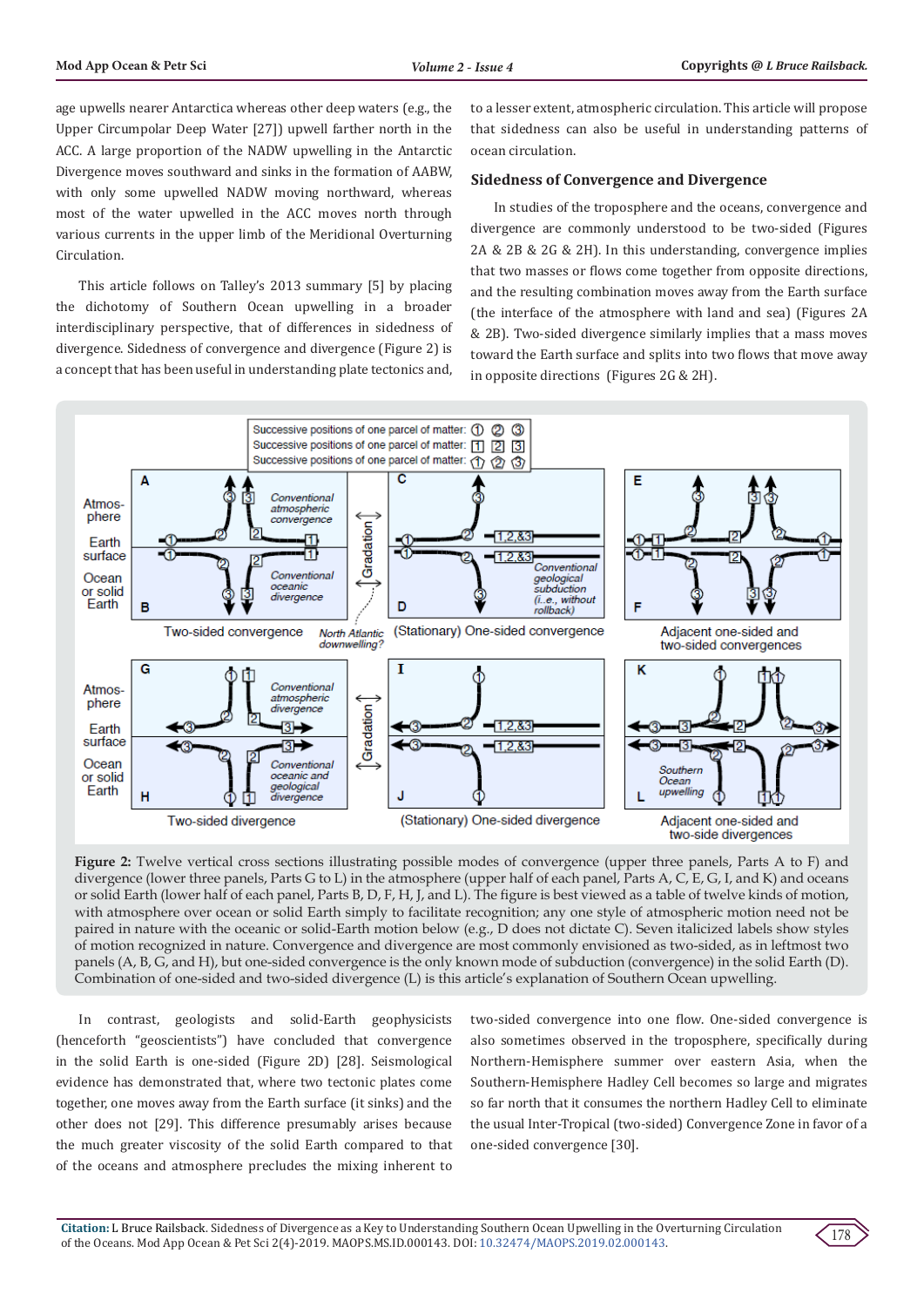# **One-sided and Two-sided Divergence in the Southern Ocean**

The examples of one-sided convergence encountered by geoscientists (and to a lesser extent by atmospheric scientists) provide a conceptual model by which to envision one-sided convergence and one-sided divergence in the oceans, and specifically to address the seeming conundrum of upwelling and divergence in the Southern Ocean. Specifically, two styles and zones of divergence/ upwelling seem to combine in the Southern Ocean (Figure 2L). In the more northern zone, deep to intermediate waters upwell and largely turn north into the ACC in a one-sided divergence. In the more southern zone, deep water (mostly if not entirely NADW) upwells in a two-sided divergence, the Antarctic Divergence, with the southward flow ultimately sinking off Antarctica to contribute to Antarctic Bottom Water and the northward flow mixing with upwelled water of the northern upwelling zone to move still farther northward in the ACC (Figure 3).





The upshot of this view of upwelling in the Southern Ocean is that both of the communities discussed in the second and third paragraphs of this paper are at least qualitatively correct (and thus neither is required to avoid mention of the other). The remaining question is which upwelling zone contributes a greater flux to the surface limb of the meridional overturning circulation, akin to the distinction between the Meridional or Global Overturning Circulation and the Great Ocean Conveyor made in the first paragraph of this article. Recent modeling [8] indicates that upwelling from 42°S to 58°S in the ACC greatly dominates the total upward flux. Even more informatively, studies of dissolved inorganic carbon (DIC) show that the greatest concentration of DIC in upwelling water is in the Antarctic Divergence poleward of 60°S [22], but the greatest flux of  $CO_2$  to the atmosphere is in the ACC at 50°S to 60°S [6]. Upwelling water in the Antarctic Divergence, with its chemical evidence of considerable time at depth [19- 24], may (like the deep waters of the eastern Pacific in the Great Ocean Conveyer model) have spent greater time at depth and bring nutrient-rich water to the surface, but it is clearly volumetrically less significant than the waters upwelled in the ACC.

With that said about the present, students of either past or future circulation must bear in mind that recent modeling suggests that weakened Southern Ocean winds could cause a change from dominance of upwelling there to dominance by Indo-Pacific equatorial upwelling [31]. Alternately, modeling suggests that a

shift of the westerlies to the south could diminish Southern Ocean upwelling [26] (although the authors warn that their simulations run for only 50 model years and therefore may not reach equilibrium).

# **One-sided and Two-sided Convergence in the North Atlantic**

Sidedness of convergence, rather than divergence, may also be a concept useful in understanding the overturning circulation at its undisputed northern extreme, in the North Atlantic. The formation of deep water masses there was once understood in terms of isopycnic mixing of saline water from farther south in the Atlantic with cold water at least in part from the Arctic [32], and this view of a two-sided North Atlantic convergence persists in current textbooks [33]. However, many recent depictions of the overturning circulation present the sinking to form deep water in the North Atlantic as the result of high-latitude cooling of saline water [34- 36]. The latter view would suggest one-sided convergence akin to that seen by geologists (Figure 2D), although some form of downwelling intermediate between two-sided (mixing) and onesided convergence is conceivable as well (Figure 2).

## **Conclusion**

One's view of upwelling in the Southern Ocean need not be constrained to an either-or choice of upwelling at 42-58°S in the Antarctic Circumpolar Current or at 60-68°S in the Antarctic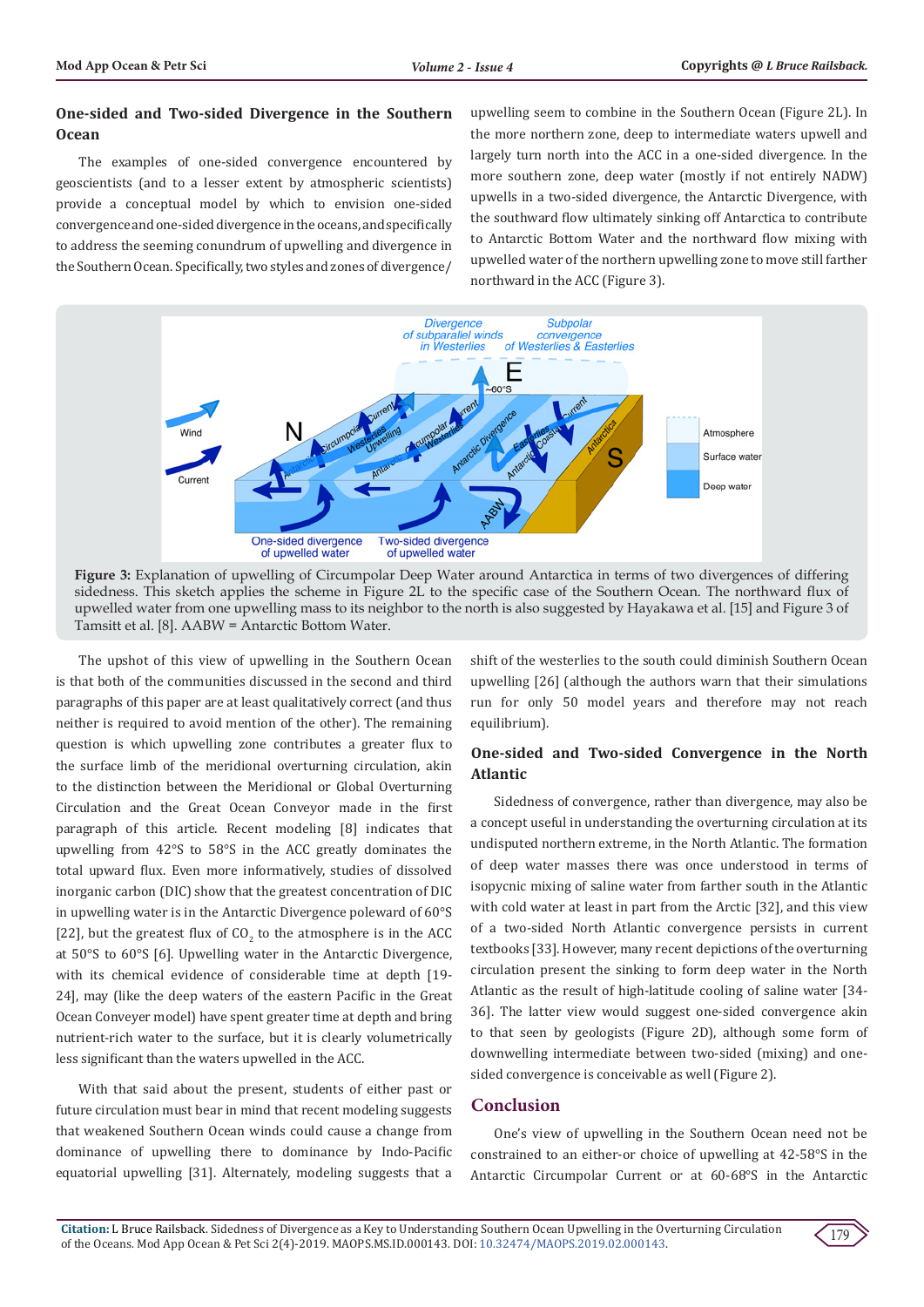Divergence of the Antarctic Circumpolar Current and the Antarctic Coastal Current or Polar Current. Instead, application of concepts from other fields allows upwelling in the Southern Ocean to be reconciled as a one-sided divergence at 45-58°S in the ACC and a two-sided divergence of the ACC and ACoC or PC at 62-68°S, with northward flow of the latter divergence mixing with the northward flow of the former to form the upper limb of the Meridional Overturning Circulation. However, the two upwellings are not evenly matched in multiple respects, in that upwelling in the ACC is presently the much larger flux, whereas upwelling in the Antarctic Divergence delivers nutrient-rich water suggestive of greater time at depth in its travels.

#### **References**

- 1. [Broecker WS, Peng TH \(1982\) Tracers in the Sea. BioScience 34\(7\): 452.](https://academic.oup.com/bioscience/article-abstract/34/7/452/2754012?redirectedFrom=fulltext)
- 2. [Broecker WS \(1991\) The great ocean conveyor. Oceanography 4\(3\): 79-](http://pordlabs.ucsd.edu/ltalley/sio210/readings/broecker_1991_ocean_conveyor.pdf) [89.](http://pordlabs.ucsd.edu/ltalley/sio210/readings/broecker_1991_ocean_conveyor.pdf)
- 3. [Broecker WS \(2010\) The Great Ocean Conveyor: Discovering the Trigger](https://rgs-ibg.onlinelibrary.wiley.com/doi/full/10.1111/j.1475-4959.2010.00389_5.x)  [for Abrupt Climate Change. The Geographical Journal 177\(2\): 194-196.](https://rgs-ibg.onlinelibrary.wiley.com/doi/full/10.1111/j.1475-4959.2010.00389_5.x)
- 4. [Marshall J, Speer K \(2012\) Closure of the meridional overturning](https://www.nature.com/articles/ngeo1391)  [circulation through Southern Ocean upwelling. Nature Geoscience 5:](https://www.nature.com/articles/ngeo1391)  [171-180.](https://www.nature.com/articles/ngeo1391)
- 5. Talley LD (2013) Closure of the global overturning circulation through the Indian, Pacific, and Southern Oceans: Schematics and transports. Oceanography 26(1): 80-97.
- 6. Morrison AK, Frö[licher TL, Sarmiento JL \(2015\) Upwelling in the](https://www.researchgate.net/publication/270508719_Upwelling_in_the_Southern_Ocean)  [Southern Ocean. Physics Today 68\(1\): 27-32.](https://www.researchgate.net/publication/270508719_Upwelling_in_the_Southern_Ocean)
- 7. [Lumpkin R, Speer K \(2007\) Global ocean meridional overturning.](https://journals.ametsoc.org/doi/pdf/10.1175/JPO3130.1)  [Journal of Physical Oceanography 37: 2550-2562.](https://journals.ametsoc.org/doi/pdf/10.1175/JPO3130.1)
- 8. [Tamsitt V, Abernathey RP, Mazloff MR, Wang J, Talley LD \(2018\)](https://agupubs.onlinelibrary.wiley.com/doi/full/10.1002/2017JC013409)  [Transformation of deep water masses along Lagrangian upwelling](https://agupubs.onlinelibrary.wiley.com/doi/full/10.1002/2017JC013409)  [pathways in the Southern Ocean. Journal of Geophysical Research:](https://agupubs.onlinelibrary.wiley.com/doi/full/10.1002/2017JC013409)  [Oceans, 123: 1994-2017.](https://agupubs.onlinelibrary.wiley.com/doi/full/10.1002/2017JC013409)
- 9. [Wakatsuchi M, Ohshima KI, Hishida M, Naganobu M \(1994\) Observations](https://agupubs.onlinelibrary.wiley.com/doi/abs/10.1029/94JC01478)  [of a street of cyclonic eddies in the Indian Ocean sector of the Antarctic](https://agupubs.onlinelibrary.wiley.com/doi/abs/10.1029/94JC01478)  [Divergence. Journal of Geophysical Research 99\(10\): 20,417-20,426](https://agupubs.onlinelibrary.wiley.com/doi/abs/10.1029/94JC01478).
- 10. [Davis AMJ, McNider RT \(1997\) The development of Antarctic katabatic](https://www.researchgate.net/publication/240686503_The_Development_of_Antarctic_Katabatic_Winds_and_Implications_for_the_Coastal_Ocean)  [winds and implications for the coastal ocean. Journal of the Atmospheric](https://www.researchgate.net/publication/240686503_The_Development_of_Antarctic_Katabatic_Winds_and_Implications_for_the_Coastal_Ocean)  [Sciences 54\(90\): 1248-1261.](https://www.researchgate.net/publication/240686503_The_Development_of_Antarctic_Katabatic_Winds_and_Implications_for_the_Coastal_Ocean)
- 11. [Chaigneau A, Morrow RA, Rintoul SR \(2004\) Seasonal and interannual](https://www.sciencedirect.com/science/article/pii/S0967063704001499)  [evolution of the mixed layer in the Antarctic Zone south of Tasmania.](https://www.sciencedirect.com/science/article/pii/S0967063704001499)  [Deep Sea Research Part I: Oceanographic Research Papers 51\(21\):](https://www.sciencedirect.com/science/article/pii/S0967063704001499)  [2047-2072.](https://www.sciencedirect.com/science/article/pii/S0967063704001499)
- 12. [Aoki S, Fukai D, Hirawake T, Ushio S, Rintoul SR, et al. \(2007\) A series of](https://agupubs.onlinelibrary.wiley.com/doi/full/10.1029/2006JC003712)  [cyclonic eddies in the Antarctic Divergence off Adélie Coast. Journal of](https://agupubs.onlinelibrary.wiley.com/doi/full/10.1029/2006JC003712)  [Geophysical Research 112\(5\): 5019.](https://agupubs.onlinelibrary.wiley.com/doi/full/10.1029/2006JC003712)
- 13. [Gao Z, Chen L, Gao Y \(2008\) Air-sea carbon fluxes and their controlling](https://www.researchgate.net/publication/283826920_Air-sea_carbon_fluxes_and_their_controlling_factors_in_the_Prydz_Bay_in_the_Antarctic)  [factors in the Prydz Bay in the Antarctic. Acta Oceanologica Sinica 27\(3\):](https://www.researchgate.net/publication/283826920_Air-sea_carbon_fluxes_and_their_controlling_factors_in_the_Prydz_Bay_in_the_Antarctic)  [136-146.](https://www.researchgate.net/publication/283826920_Air-sea_carbon_fluxes_and_their_controlling_factors_in_the_Prydz_Bay_in_the_Antarctic)
- 14. [Lupi C \(2009\) Biostratigraphic correlation and paleoceanographic](https://www.researchgate.net/publication/235975211_Biostratigraphic_correlation_and_paleoceanographic_interpretation_of_Pleistocene_calcareous_nannofossils_from_the_Subtropical_Front_to_the_Antarctic_Divergence)  [interpretation of Pleistocene calcareous nannofossils from the](https://www.researchgate.net/publication/235975211_Biostratigraphic_correlation_and_paleoceanographic_interpretation_of_Pleistocene_calcareous_nannofossils_from_the_Subtropical_Front_to_the_Antarctic_Divergence)  [subtropical front to the Antarctic divergence. Micropaleontology 55\(4\):](https://www.researchgate.net/publication/235975211_Biostratigraphic_correlation_and_paleoceanographic_interpretation_of_Pleistocene_calcareous_nannofossils_from_the_Subtropical_Front_to_the_Antarctic_Divergence)  [383-395.](https://www.researchgate.net/publication/235975211_Biostratigraphic_correlation_and_paleoceanographic_interpretation_of_Pleistocene_calcareous_nannofossils_from_the_Subtropical_Front_to_the_Antarctic_Divergence)
- 15. [Hayakawa H, Shibuya K, Aoyama Y, Nogi Y, Doi K \(2012\) Ocean bottom](https://www.sciencedirect.com/science/article/pii/S0967063711001713)  [pressure variability in the Antarctic Divergence Zone off Lützow-Holm](https://www.sciencedirect.com/science/article/pii/S0967063711001713)  Bay, East Antarctica. [Deep Sea Research Part I: Oceanographic Research](https://www.sciencedirect.com/science/article/pii/S0967063711001713)  [Papers 60: 22-31.](https://www.sciencedirect.com/science/article/pii/S0967063711001713)
- 16. Murray JW (2014) Ecology and Palaeoecology of Benthic Foraminifera. Routledge.
- 17. [Zhang R, Zheng M, Chen M, Ma Q, Cao J, et al. \(2014\) An isotopic](https://www.sciencedirect.com/science/article/pii/S0967063713001829) [perspective on the correlation of surface ocean carbon dynamics and sea](https://www.sciencedirect.com/science/article/pii/S0967063713001829) [ice melting in Prydz Bay \(Antarctica\) during austral summer. Deep Sea](https://www.sciencedirect.com/science/article/pii/S0967063713001829) [Research Part I: Oceanographic Research Papers 83: 24-33.](https://www.sciencedirect.com/science/article/pii/S0967063713001829)
- 18. [Acha EM, Pila A, Iribarne O, Mianzan H \(2015\) Ecological Processes at](https://www.researchgate.net/publication/322978880_Ecological_Processes_at_Marine_Fronts_Oases_in_the_Ocean) [Marine Fronts: Oases in the Ocean. Springer](https://www.researchgate.net/publication/322978880_Ecological_Processes_at_Marine_Fronts_Oases_in_the_Ocean).
- 19. [Archambeau AS, Pierre C, Poisson A, Schauer B \(1998\) Distributions of](https://www.sciencedirect.com/science/article/pii/S092479639800027X) [oxygen and carbon stable isotopes and CFC-12 in the water masses of](https://www.sciencedirect.com/science/article/pii/S092479639800027X) the Southern Ocean at 30°E [from South Africa to Antarctica: results of](https://www.sciencedirect.com/science/article/pii/S092479639800027X) [the CIVA1 cruise. Journal of Marine Systems 17\(1-4\): 25-38](https://www.sciencedirect.com/science/article/pii/S092479639800027X).
- 20. Leboucher V, Orr J, Jean Baptiste P, Arnold M, Monfray P, et al. (1999) Oceanic radiocarbon between Antarctica and South Africa along WOCE Section I6 at 30°E. Radiocarbon 41: 51-73.
- 21. [Coffineau N, De La Rocha CL, Pondaven P \(2014\) Exploring interacting](https://www.biogeosciences.net/11/1371/2014/) [influences on the silicon isotopic composition of the surface ocean: a](https://www.biogeosciences.net/11/1371/2014/) [case study from the Kerguelen Plateau. Biogeosciences 11\(5\): 1371-](https://www.biogeosciences.net/11/1371/2014/) [1391.](https://www.biogeosciences.net/11/1371/2014/)
- 22. [Pardo PC, Tilbrook B, Langlais C, Trull TW, Rintoul SR \(2017\) Carbon](https://www.biogeosciences.net/14/5217/2017/) [uptake and biogeochemical change in the Southern Ocean, south of](https://www.biogeosciences.net/14/5217/2017/) [Tasmania. Biogeosciences 14\(22\): 5217-5237.](https://www.biogeosciences.net/14/5217/2017/)
- 23. Cossa D, Heimbü[rger LE, Lannuzel D, Rintoul SR, Butler ECV, et al. \(2015\)](https://www.sciencedirect.com/science/article/pii/S0016703711002614) [Mercury in the Southern Ocean. Geochimica et Cosmochimica Acta](https://www.sciencedirect.com/science/article/pii/S0016703711002614) [75\(14\): 4037-4052.](https://www.sciencedirect.com/science/article/pii/S0016703711002614)
- 24. [Curran MAJ, Jones GB \(1998\) Spatial distribution of dimethylsulfide and](https://agupubs.onlinelibrary.wiley.com/doi/10.1029/97JD03453) [dimethylsulfoniopropionate in the Australasian sector of the Southern](https://agupubs.onlinelibrary.wiley.com/doi/10.1029/97JD03453) [Ocean. Journal of Geophysical Research 103\(D13\): 16,677-16,689.](https://agupubs.onlinelibrary.wiley.com/doi/10.1029/97JD03453)
- 25. Kämpf J, Chapman P (2016) Upwelling Systems of the World: A Scientific Journey to the Most Productive Marine Ecosystems. Springer.
- 26. [Hogg AMcC, Spence P, Saenko OA, Downes SM \(2017\) The energetics](https://www.researchgate.net/publication/310478839_The_Energetics_of_Southern_Ocean_Upwelling) [of Southern Ocean upwelling. Journal of Physical Oceanography 47\(1\):](https://www.researchgate.net/publication/310478839_The_Energetics_of_Southern_Ocean_Upwelling) [135-153.](https://www.researchgate.net/publication/310478839_The_Energetics_of_Southern_Ocean_Upwelling)
- 27. [Speer K, Rintoul SR, Sloyan, B \(2012\) The diabatic Deacon cell. Journal of](https://www.researchgate.net/publication/240687740_The_Diabatic_Deacon_Cell) [Physical Oceanography 30\(12\): 3212-3222.](https://www.researchgate.net/publication/240687740_The_Diabatic_Deacon_Cell)
- 28. Coltice N, Gérault M, Ulvrová [M \(2017\) A mantle convection perspective](https://www.sciencedirect.com/science/article/pii/S0012825216304354) [on global tectonics. Earth Science Reviews 165: 120-150.](https://www.sciencedirect.com/science/article/pii/S0012825216304354)
- 29. [Goes S, Agrusta R, van Hunen J, Garel F \(2017\) Subduction-transition](https://pubs.geoscienceworld.org/gsa/geosphere/article/13/3/644/208074/subduction-transition-zone-interaction-a-review) [zone interaction: A review. Geosphere 13\(3\): 644-664.](https://pubs.geoscienceworld.org/gsa/geosphere/article/13/3/644/208074/subduction-transition-zone-interaction-a-review)
- 30. Lockwood JG (1974) World Climatology: An Environmental Approach. St. Martin's Press, p. 55.
- 31. [Jochum M, Eden C \(2015\) The connection between Southern Ocean](https://www.researchgate.net/publication/282419165_The_connection_between_Southern_Ocean_winds_Atlantic_Meridional_Overturning_and_Indo-Pacific_upwelling) [winds, the Atlantic Meridional Overturning Circulation, and Indo-Pacific](https://www.researchgate.net/publication/282419165_The_connection_between_Southern_Ocean_winds_Atlantic_Meridional_Overturning_and_Indo-Pacific_upwelling) [upwelling. Journal of Climate 28\(3\): 9250-9257.](https://www.researchgate.net/publication/282419165_The_connection_between_Southern_Ocean_winds_Atlantic_Meridional_Overturning_and_Indo-Pacific_upwelling)
- 32. [Strass VH, Fahrbach E, Schauer U, Sellmann L \(1993\) Formation of](http://adsabs.harvard.edu/abs/1993JGR....98.6907S) [Denmark Strait Overflow Water by mixing in the East Greenland Current.](http://adsabs.harvard.edu/abs/1993JGR....98.6907S) [Journal of Geophysical Research 98\(C4\): 6907-6919.](http://adsabs.harvard.edu/abs/1993JGR....98.6907S)
- 33. Sverdrup KA, Kudela RM (2020) Investigating Oceanography. McGraw Hill.
- 34. Rahmstorf S (2006) Thermohaline ocean circulation. In: Encyclopedia of Quaternary Sciences, Elias SA, Elsevier.
- 35. [Garzoli SL, Matano R \(2011\) The South Atlantic and the Atlantic](https://www.sciencedirect.com/science/article/pii/S0967064511000464) [Meridional Overturning Circulation. Deep Sea Research Part II: Topical](https://www.sciencedirect.com/science/article/pii/S0967064511000464) [Studies in Oceanography 58\(17-18\): 1837-1847.](https://www.sciencedirect.com/science/article/pii/S0967064511000464)
- 36. [Buckley MW, Marshall J \(2016\) Observations, inferences, and](http://oceans.mit.edu/JohnMarshall/wp-content/uploads/2016/02/rog20093.pdf) [mechanisms of Atlantic Meridional Overturning Circulation variability:](http://oceans.mit.edu/JohnMarshall/wp-content/uploads/2016/02/rog20093.pdf) [A review. Reviews of Geophysics 54: 1-59.](http://oceans.mit.edu/JohnMarshall/wp-content/uploads/2016/02/rog20093.pdf)